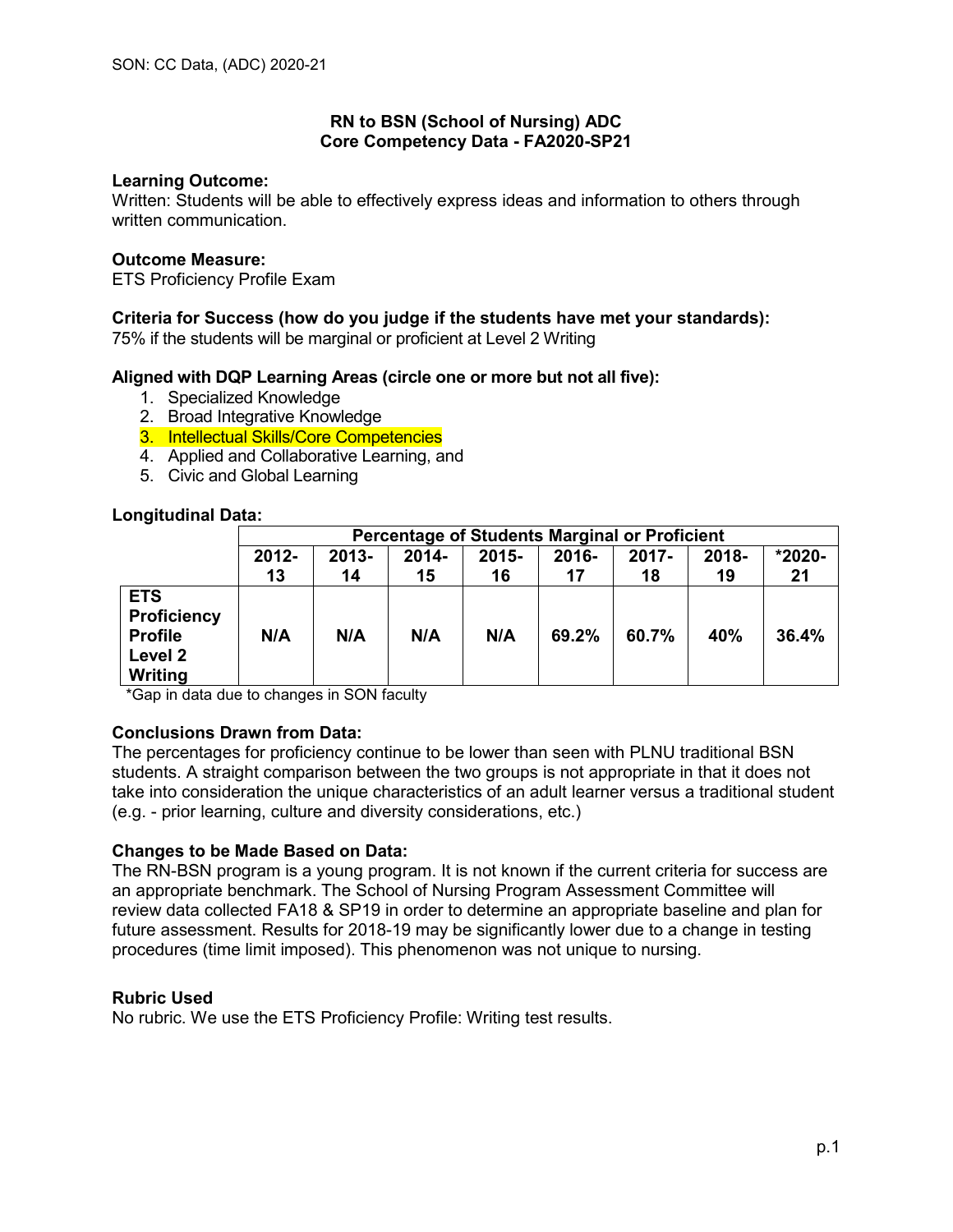# **Learning Outcome:**

Oral: Students will be able to effectively express ideas and information to others through oral communication.

### **Outcome Measures:**

# **NRS 440: Creative Project revisited**

Using the Creative Project completed in NRS 350, student will reflect and apply recent learning and development to the vocation of nursing. Students will "revisit" their purpose and choice of the creative project completed during their first term to reflect on how this project influenced or shaped their ideas for "professional" nursing practice.

# **NRS 440: EBP Presentation**

Students synthesize Evidence Based Practice (EBP) Phases I and II (completed in previous NRS courses) with Phase III into final presentation of EBP Proposal.

# **Criteria for Success (how do you judge if the students have met your standards):**

75% of students will show achievement at the Developed or Highly Developed levels

# **Aligned with DQP Learning Areas (circle one or more but not all five):**

- 1. Specialized Knowledge
- 2. Broad Integrative Knowledge
- 3. Intellectual Skills/Core Competencies
- 4. **Applied and Collaborative Learning, and**
- 5. Civic and Global Learning

#### **Longitudinal Data:**

| <b>Course/Assignment</b>       | <b>Semester</b>  | N         | Percentage of<br><b>Students Developed</b><br>or Highly Developed |
|--------------------------------|------------------|-----------|-------------------------------------------------------------------|
| NRS 440/Creative Project       | <b>Fall 2016</b> | <b>NA</b> | NA.                                                               |
| NRS 440/Creative Project       | Spring 2017      | 21        | 95%                                                               |
| NRS 440/Creative Project       | <b>Fall 2017</b> | 53        | 98.1%                                                             |
| NRS 440/Creative Project       | Spring 2018      | 34        | 100%                                                              |
| NRS 440/Creative Project       | <b>Fall 2018</b> | 44        | 99%                                                               |
| NRS 440/Creative Project       | Spring 2019      | 26        | 99%                                                               |
| NRS 440/Creative Project       | *Fall 2020       | 30        | 100%                                                              |
| NRS 440/Creative Project       | Spring 2021      | 13        | 100%                                                              |
| NRS440/EBP Presentation        | <b>Fall 2016</b> | NA.       | <b>NA</b>                                                         |
| <b>NRS440/EBP Presentation</b> | Spring 2017      | <b>NA</b> | NA.                                                               |
| NRS440/EBP Presentation        | <b>Fall 2017</b> | 53        | 96.2%                                                             |
| <b>NRS440/EBP Presentation</b> | Spring 2018      | 34        | 97%                                                               |
| NRS440/EBP Presentation        | <b>Fall 2018</b> | 49        | 98%                                                               |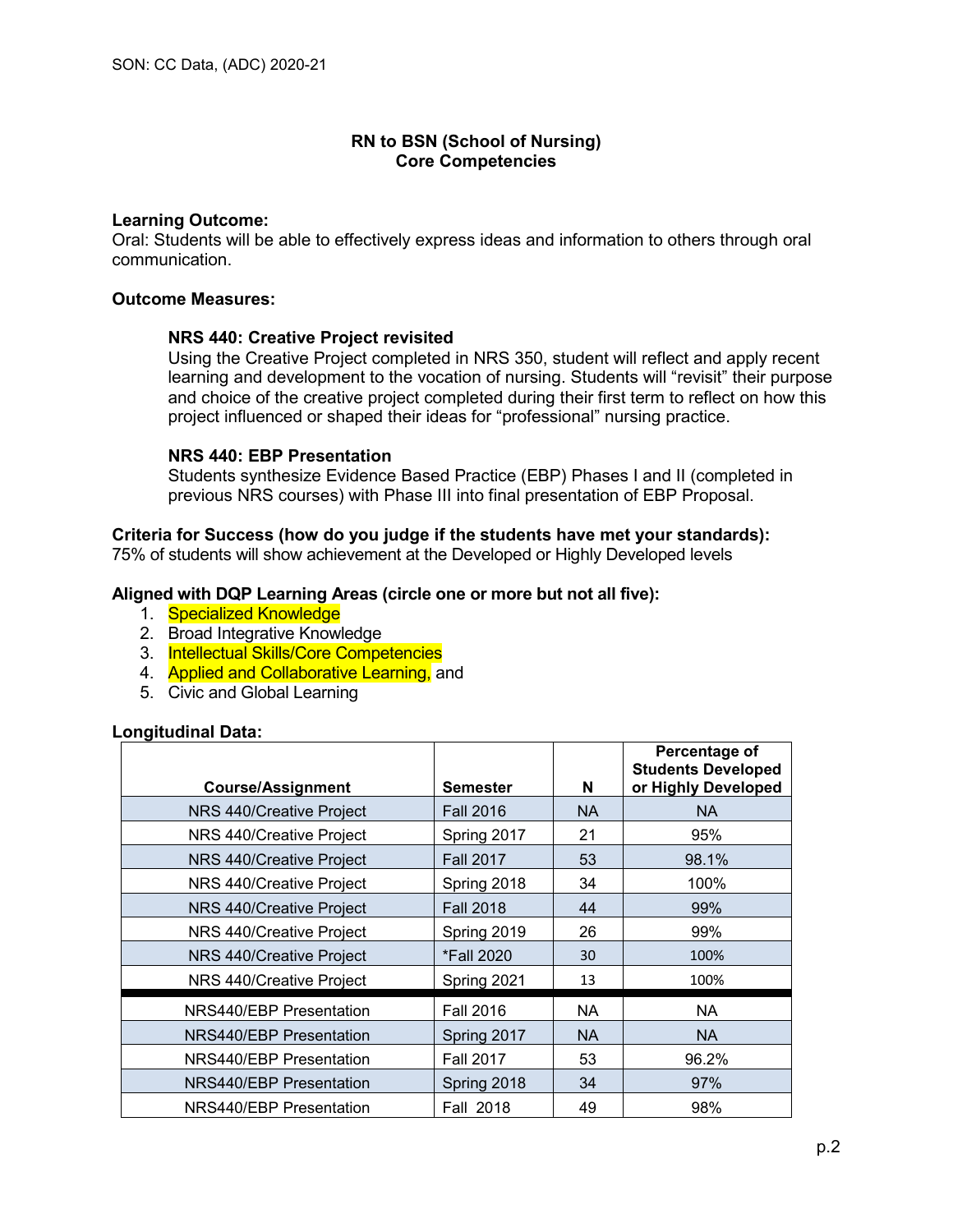| NRS440/EBP Presentation | Spring 2019 | 24 | 88%  |
|-------------------------|-------------|----|------|
| NRS440/EBP Presentation | *Fall 2020  | 29 | 97%  |
| NRS440/EBP Presentation | Spring 2021 | 13 | 100% |

\*Gap in data due to changes in SON faculty

(The RN-BSN program was a new program during FA16 & SP17. Challenges with technology and the development of initial assessment procedures led to a lack of data during those semesters.)

# **Conclusions Drawn from Data:**

Students are meeting established benchmarks for FA20 and SP21. Current methods of teaching/learning are providing adequate means to measure.

# **Changes to be Made Based on Data:**

Students continue to demonstrate a high level in expressing ideas and information related to subject matter through oral communication. Continue to monitor.

#### **Rubric Used**

Creative Project Revisited Assignment Rubric EBP Phase III Project Assignment Rubric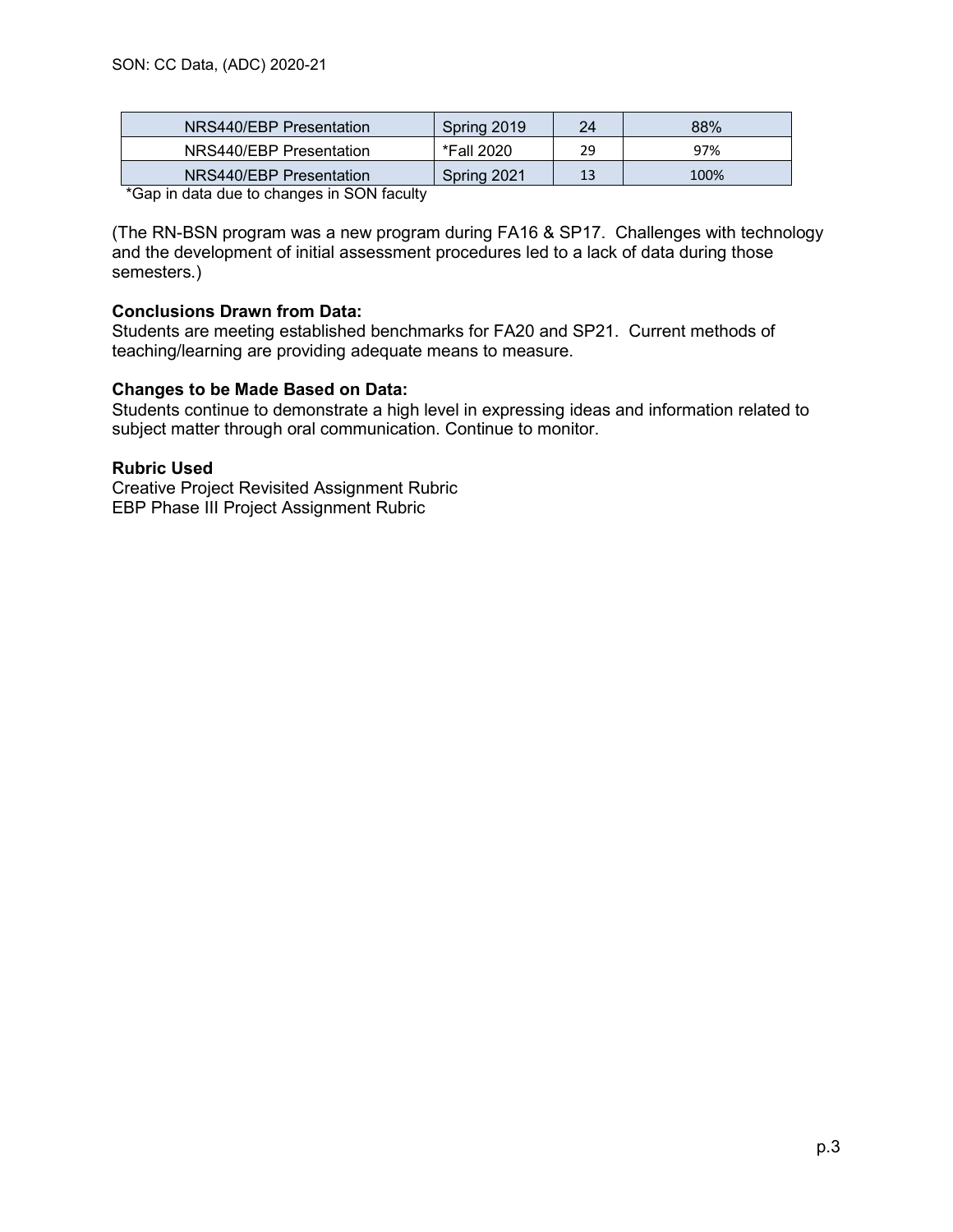### **Learning Outcome:**

Information Literacy: Students will be able to access and cite information as well as evaluate the logic, validity, and relevance of information from a variety of sources

### **Outcome Measure:**

# **NRS 440: EBP Project**

Students synthesize Evidence Based Practice (EBP) Phases I and II (completed in previous NRS courses) with Phase III into final written EBP Proposal.

**Criteria for Success (how do you judge if the students have met your standards):** 75% of students will show achievement at the Developed or Highly Developed levels

# **Aligned with DQP Learning Areas (circle one or more but not all five):**

- 1. Specialized Knowledge
- 2. Broad Integrative Knowledge
- 3. Intellectual Skills/Core Competencies
- 4. Applied and Collaborative Learning, and
- 5. Civic and Global Learning

# **Longitudinal Data:**

We have had multiple challenges with technology and the development of assessment procedures for the RN-BSN program, due to this being a new program and report. Data for the SP17 semester is not available.

| <b>Course/Assignment</b> | <b>Semester</b>                            | N         | Percentage of<br><b>Students Developed</b><br>or Highly Developed |
|--------------------------|--------------------------------------------|-----------|-------------------------------------------------------------------|
| NRS440/EBP Project       | <b>Fall 2016</b>                           | <b>NA</b> | <b>NA</b>                                                         |
| NRS440/EBP Project       | Spring 2017                                | 20        | 85%                                                               |
| NRS440/EBP Project       | <b>Fall 2017</b>                           | 53        | 83.4%                                                             |
| NRS440/EBP Project       | Spring 2018                                | 34        | 91%                                                               |
| NRS440/EBP Project       | <b>Fall 2018</b>                           | 49        | 98%                                                               |
| NRS440/EBP Project       | Spring 2019                                | 24        | 87%                                                               |
| NRS440/EBP Project       | *Fall 2020                                 | 29        | 97%                                                               |
| NRS440/EBP Project       | Spring 2021<br>$\sim$ $\sim$ $\sim$ $\sim$ | 13        | 100%                                                              |

\*Gap in data due to changes in SON faculty

#### **Conclusions Drawn from Data:**

Students are meeting established benchmarks. Current methods of teaching/learning are providing adequate means to measure.

# **Changes to be Made Based on Data:**

Students are demonstrating a high standard of being to access, cite, evaluate information in a logical, valid and relative manner, meeting Evidence Based Practice Standards. Continue to monitor.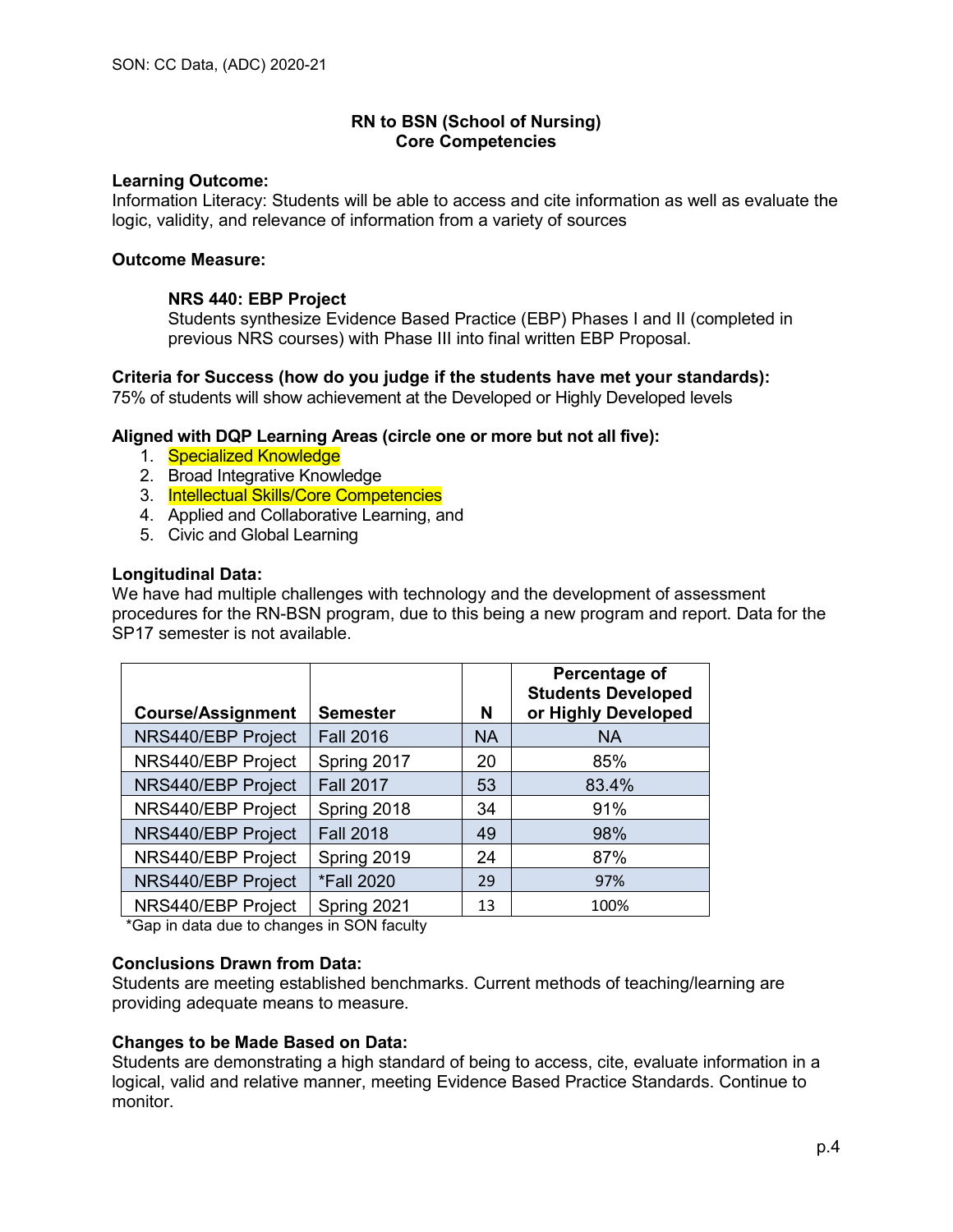SON: CC Data, (ADC) 2020-21

# **Rubric Used**

EBP Phase III Project Assignment Rubric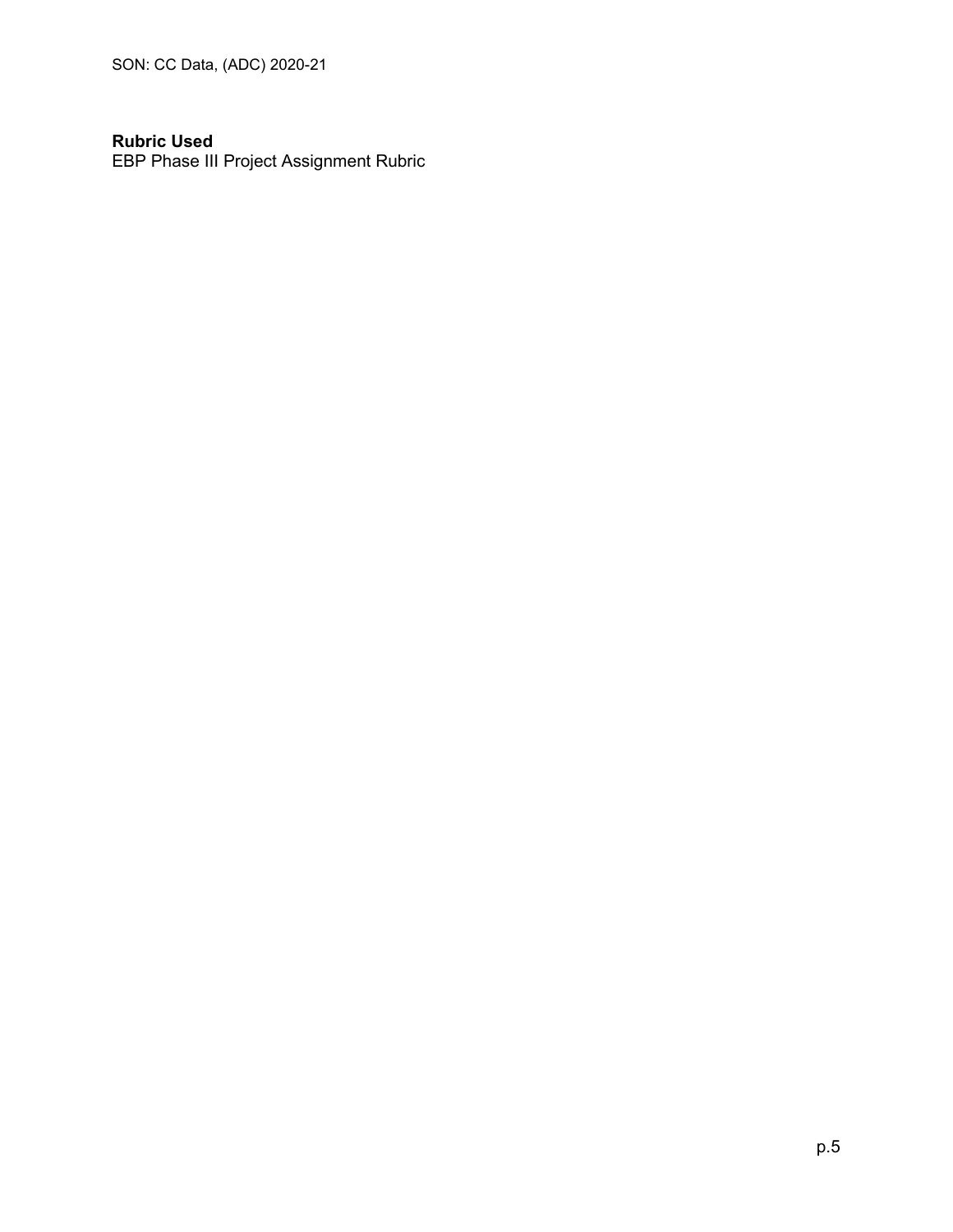### **Learning Outcome:**

Critical Thinking: Students will be able to examine, critique, and synthesize information in order to arrive at reasoned conclusions.

#### **Outcome Measure:**

ETS Proficiency Profile Exam: Reading

# **Criteria for Success (how do you judge if the students have met your standards):**

75% if the students will be marginal or proficient at Level 2 Reading/Critical Thinking

# **Aligned with DQP Learning Areas (circle one or more but not all five):**

- 1. Specialized Knowledge
- 2. Broad Integrative Knowledge
- 3. Intellectual Skills/Core Competencies
- 4. Applied and Collaborative Learning, and
- 5. Civic and Global Learning

# **Longitudinal Data:**

|                                                                          | <b>Percentage of Students Marginal or Proficient</b> |                                                                       |     |     |       |       |       |       |  |
|--------------------------------------------------------------------------|------------------------------------------------------|-----------------------------------------------------------------------|-----|-----|-------|-------|-------|-------|--|
|                                                                          | $2012 -$                                             | *2020-<br>2018-<br>$2013 -$<br>$2015 -$<br>2014-<br>2016-<br>$2017 -$ |     |     |       |       |       |       |  |
|                                                                          | 13                                                   | 14                                                                    | 15  | 16  | 17    | 18    | 19    | 21    |  |
| <b>ETS</b><br><b>Proficiency</b><br><b>Profile</b><br>Level 2<br>Reading | N/A                                                  | N/A                                                                   | N/A | N/A | 76.7% | 61.6% | 43.2% | 42.4% |  |

\*Gap in data due to changes in SON faculty

# **Conclusions Drawn from Data:**

The percentages for proficiency are lower than seen with PLNU traditional BSN students. A straight comparison between the two groups is not appropriate in that it does not take into consideration the unique characteristics of an adult learner versus a traditional student (e.g. prior learning, culture and diversity considerations, etc.)

#### **Changes to be Made Based on Data:**

The RN-BSN program is a young program, and too little data has been collected so far to know if the current criteria for success are an appropriate benchmark. The School of Nursing Program Assessment Committee will review data collected during SU18, and FA18, and SP19 in order to examine a downward trend however, these results are consistent with other Adult Degree Completion programs at PLNU and may be more reflective of a change in testing procedures than critical thinking.

#### **Rubric Used**

No rubric. We use the ETS Proficiency Profile: Reading test results.